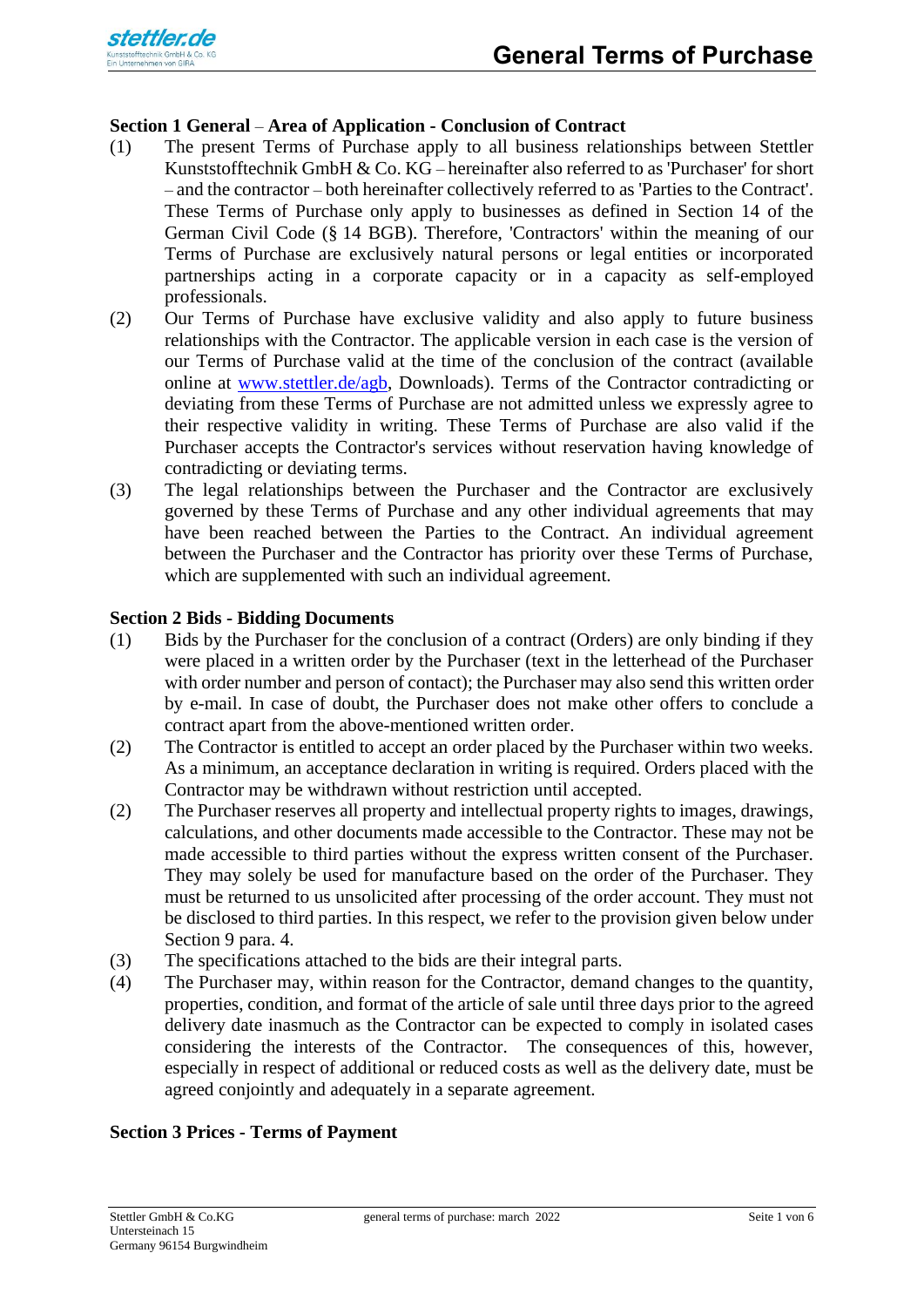

- (1) The price quoted in the order is binding. Unless otherwise agreed in writing, the agreed price covers for delivery, fully including the costs for packaging as well as any customs formalities and customs charges **'DDP' Untersteinach 15, 96154 Burgwindheim, Incoterms® 2020**. Concerning transportation, the Purchaser is a self-insurer, meaning that deliveries to the Purchaser are globally insured. Therefore, it is not necessary to charge transportation insurance costs.
- (2) The Contractor's take-back obligation, with regard to the packaging, is governed by the statutory provisions. The costs for returned packaging material must be fully credited. The packaging material is returned carriage forward.
- (3) We reserve the right to choose the payment method or the way in which the invoice is settled (e.g. cash, check or cashless transactions via bank transfer).
- (4) The statutory value-added tax is included in the price and itemized separately in the invoice.
- (5) The Contractor's invoices are issued in duplicate and in exact accordance with the specifications in our order, particularly listing order number, article and Contractor number, order item, quantity and unit price in order to ensure efficient verifiability. If the invoice does not meet these requirements, we may send it back as unverifiable with the consequence that the account receivable does not become due until a correct invoice has been issued.
- (6) The Purchaser will pay, unless otherwise agreed, the purchase price within 14 days, counted from delivery and receipt of a verifiable invoice issued in proper form with 3% trade discount deducted, or within 30 days without any deductions; the payment period begins on the date the Purchaser receives the invoice. In order to ensure that the particular cash discount period is observed, it suffices to make a written payment order of the relevant reduced invoicing amount to the account-holding bank in case of bank transfer or, in case of payment by check, it suffices for the Purchaser to post said check.
- (7) The Contractor does not have the right to assign claims against the Purchaser to third parties or to have them collected by third parties. The provision under Section 354a of the German Commercial Code (§ 354a HGB) remains unaffected by this.

# **Section 4 Delivery Period - Delay in Delivery - Force Majeure**

- (1) Unless otherwise agreed, deliveries are made **'DDP' Untersteinach 15, 96154 Burgwindheim, Incoterms® 2020**. The delivery period specified in the order is binding. The receipt of the goods by the Purchaser's goods receiving department is authoritative for the observation of the delivery date or the delivery period (deliveries are only accepted during the usual office hours: Monday to Friday, 7:00 AM to 5:00 PM). If delivery **'DDP' Untersteinach 15, 96154 Burgwindheim, Incoterms® 2020,** is not agreed notwithstanding these Terms of Purchase, the Contractor must supply the goods allowing for the usual period for loading and shipping/transport.
- (2) In case of a noticeable delay in the service to be performed, the Contractor must immediately inform us in writing, stating reasons and the expected duration of the delay. The Contractor may only claim causes beyond the Contractor's control if the obligation to notify was complied with in due time.
- (3) The Contractor is in default on the date the delivery period is exceeded with no need for a warning notice (Section 286 para. 2 no. 1 German Civil Code (§ 286 Abs. 2 Nr. 1 BGB). In case of a delay in the delivery, the Purchaser is entitled to the legal claims. In particular, the Purchaser is entitled to demand compensation for damage instead of the goods and services if payment is not received within an adequate period. If the Purchaser demands compensation for damage, the Contractor has the right to prove that the breach of duty was beyond the Contractor's control.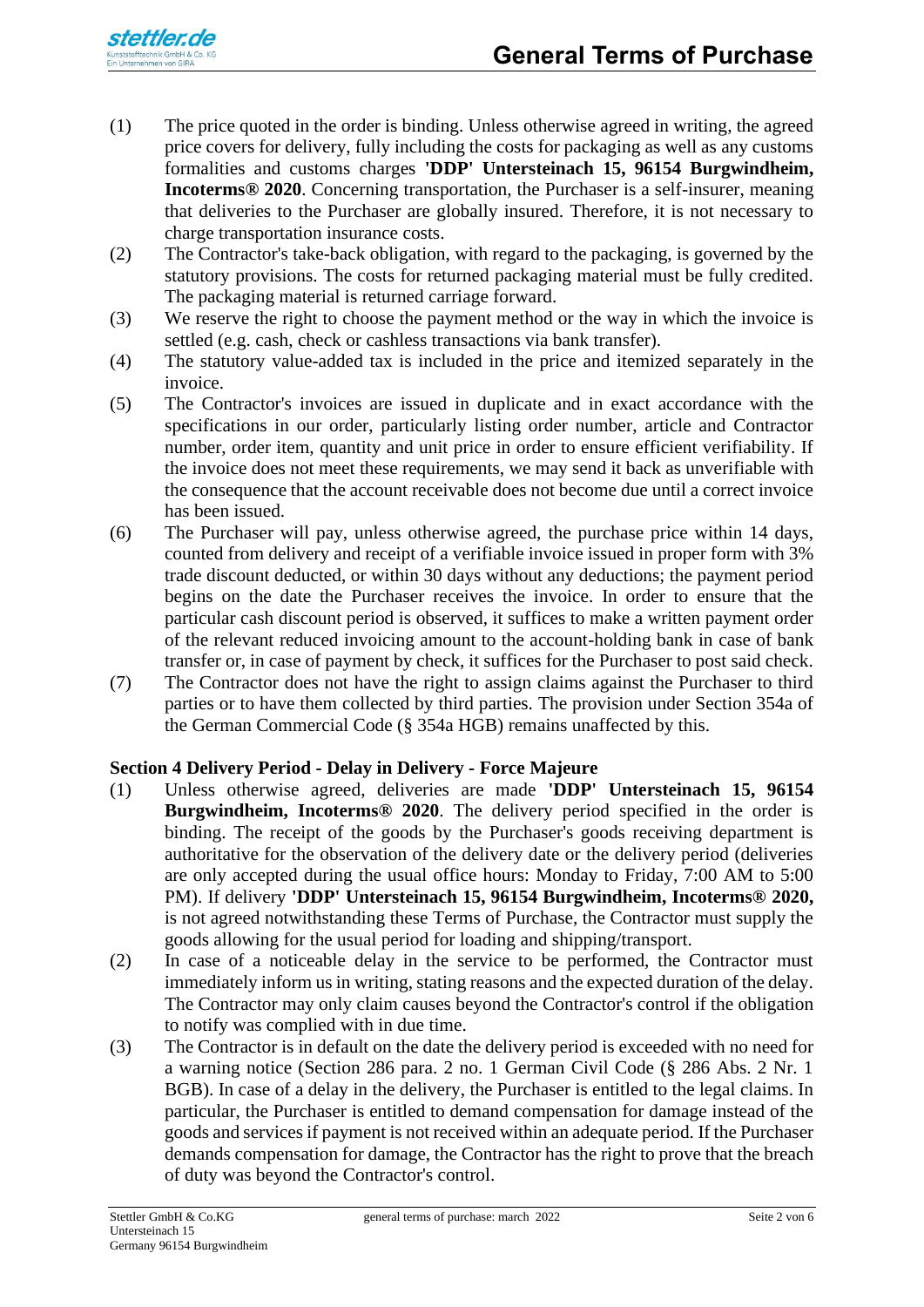

- (4) The Purchaser is entitled to claim a generalized indemnification for delay in performance of 1% of the declared value of goods to be delivered (final invoiced amount including value-added tax), but not more than  $\epsilon$ 20,000.00, for each commenced week from the date the delivery period is exceeded (failure to meet the delivery deadline), unless the Contractor can provide proof that the damage caused to the Purchaser is less. The assertion of the generalized indemnification for delay in performance does not exclude the Purchaser's claim to performance. Furthermore, the Purchaser is entitled to provide proof for greater damage caused by the delay.
- (5) If the Purchaser previously requests reference or release samples, the Contractor may only begin with batch delivery following the Purchaser's written acceptance of the sample.

### **Section 5 Transfer of Risk - Documents**

- (1) Unless otherwise agreed, deliveries are made 'free domicile'. The risk of accidental loss or deterioration of the ordered goods is only transferred to the Purchaser upon receipt by an authorized member of staff in the goods receiving department of the Purchaser.
- (2) In case of an agreement differing from the rules governing the sale by delivery to a place other than the place of performance, the risk of accidental loss or deterioration of the ordered goods is transferred to the carrier, the forwarding agent, or the person specified as responsible for shipping by the Purchaser upon delivery/receipt of the ordered goods by the aforementioned person.
- (3) The Contractor must state the following on all dispatch papers and shipping documents:
	- Order number
	- Article number / article description of the Purchaser
	- If applicable: index and drawing number
	- Statistic article number
	- Country of origin
	- Packaging
	- Net/gross weight

If the Contractor fails to do so, delays in processing are regarded as beyond the control of the Purchaser.

#### **Section 6 Liability Limitations**

- (1) The Contractor must guarantee and ensure that the deliveries/services conform to the state of the art; the safety regulations and the agreed technical specifications; the relevant legal provisions and regulations, in particular the standards specified in the German Equipment and Product Safety Act (Geräte- und Produktsicherheitsgesetz - GPSG), the German Ordinance on Industrial Safety and Health (Betriebssicherheitsverordnung); and the directives of public authorities, trade and professional associations. Should deviations from these regulations become necessary in individual cases, the Contractor must obtain the Purchaser's written approval of this. The Contractor's warranty, however, is not limited by this in any way.
- (2) Irrespective of the provisions mentioned above, the Contractor must test the quality of the goods to be delivered on an ongoing basis. The Parties to the Contract will inform each other about the possibilities of improving quality.
- (3) For the case that authorities request insight into the production process and inspection documentation from the Purchaser to verify compliance with determined requirements,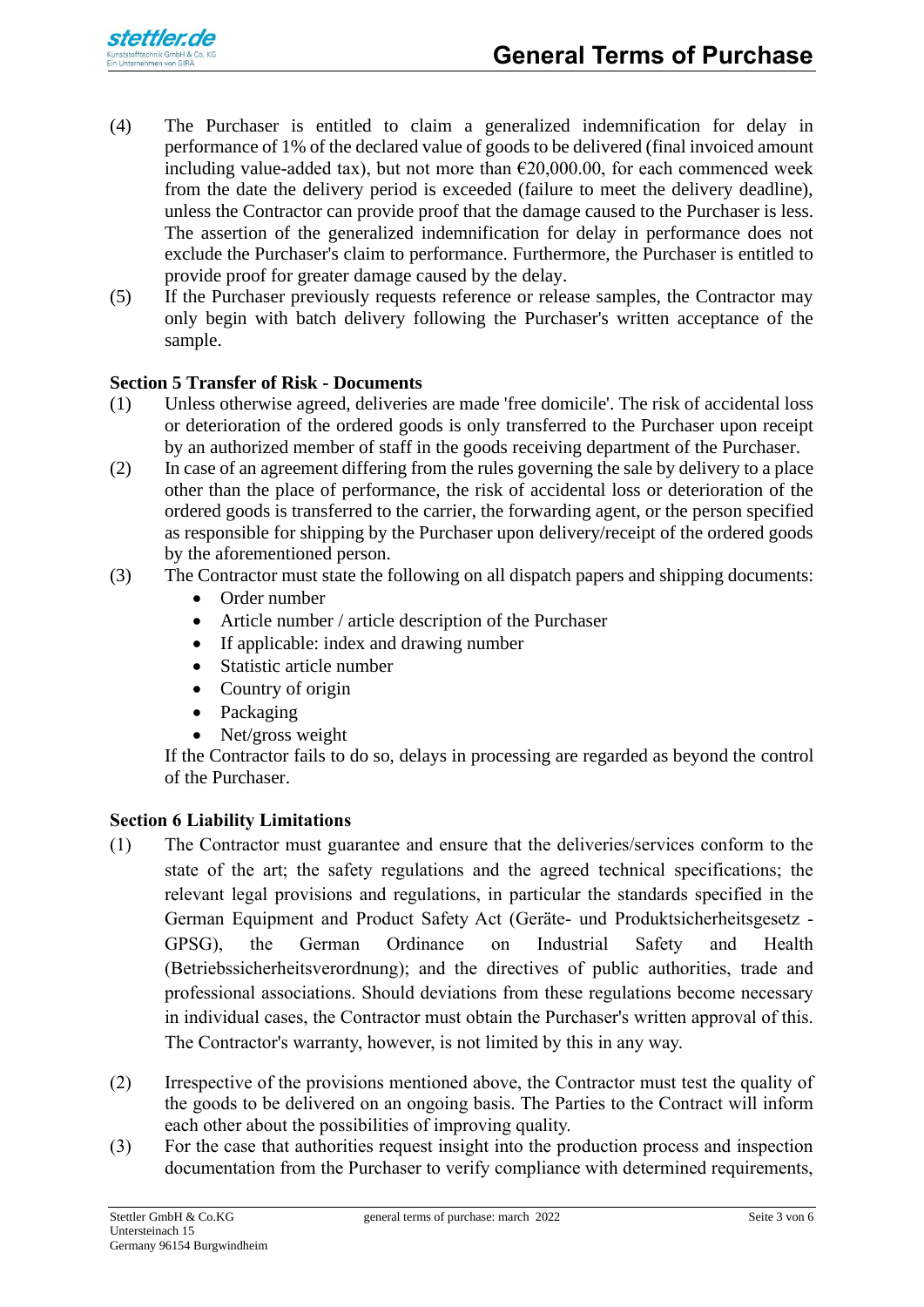the Purchaser declares to be willing to grant the same rights of insight operations and to provide any support needed.

### **Section 7 Inspection for Defects by the Purchaser - Liability for Defects of the Contractor**

- (1) Section 377 of the German Commercial Code (§ 377 HGB) notwithstanding, the Purchaser must inspect the goods for any variations of quality and quantity within a reasonable time and to notify the Contractor about any defects within a reasonable time after detection. The notice of defect is considered to have been made in due time if the Purchaser sends it within a period of 8 work days, counted from receipt of the goods, or within 14 days counted from discovery of hidden defects. Any quality agreements made between the parties are considered complementary and also apply.
- (2) Insofar as the product/workpiece is defective, the Purchaser is entitled to demand supplementary performance from the Contractor in the form of remedy of defects or manufacture and delivery of a new item (compensation delivery) free of defects. The right to claim compensation for damage, in particular the right to claim compensation for damage instead of the goods and services, remains expressly reserved. The Contractor must bear all costs for the supplementary performance, in particular transportation, infrastructure, labor, and material costs, inasmuch as these are not increased due to the product/workpiece being brought to a place other than the place of fulfillment. If the supplementary performance fails, the Purchaser is free to demand a lowering of the price (decrease) or cancellation of the contract (withdrawal) as well as compensation for damage, Section 325 German Civil Code (§ 325 BGB). In case of only an insignificant infringement of contract, in particular in case of only insignificant defects, the Purchaser, however, is not entitled to withdrawal.
- (3) In case of an endangerment of operating safety, in case of a danger of excessive damage, or in order to ensure the continued ability of the Purchaser to deliver, we are entitled to rectify the damage ourselves or to have the rectification carried out by third parties at the Contractor's expense if and insofar the Contractor cannot fulfill the supplementary performance in time to prevent risks or damage or definitely refuses supplementary performance. The costs thus accrued are borne by the Contractor. The Contractor is liable for all direct and indirect damage and charges resulting from defects of the goods and services caused to the Purchaser.
- (4) Unless otherwise prescribed by law, the limitation period shall be 24 months from the passing of risk. If the Purchaser resells goods and has to provide subsequent performance to the Customer, the limitation period for claims under a right of recourse against the Supplier, in particular claims for reimbursement of costs and other expenses incurred for subsequent performance, shall commence at the earliest two months after the date on which the Purchaser has satisfied the Customer's claims for subsequent performance.If the Supplier has undertaken to assemble the goods or materials delivered by it at the Purchaser's premises, the warranty period shall commence upon formal acceptance of the work by the Purchaser. Acceptance shall be deemed to have taken place if the Supplier has set the Purchaser a reasonable deadline for acceptance after completion of the work and the Purchaser has not refused acceptance of the work within this deadline, stating at least one defect.

# **Section 8 Product Liability - Indemnity -**

(1) Inasmuch as the Contractor is responsible for loss of or damage to a product, the Contractor must indemnify the Purchaser from claims for damages from third parties on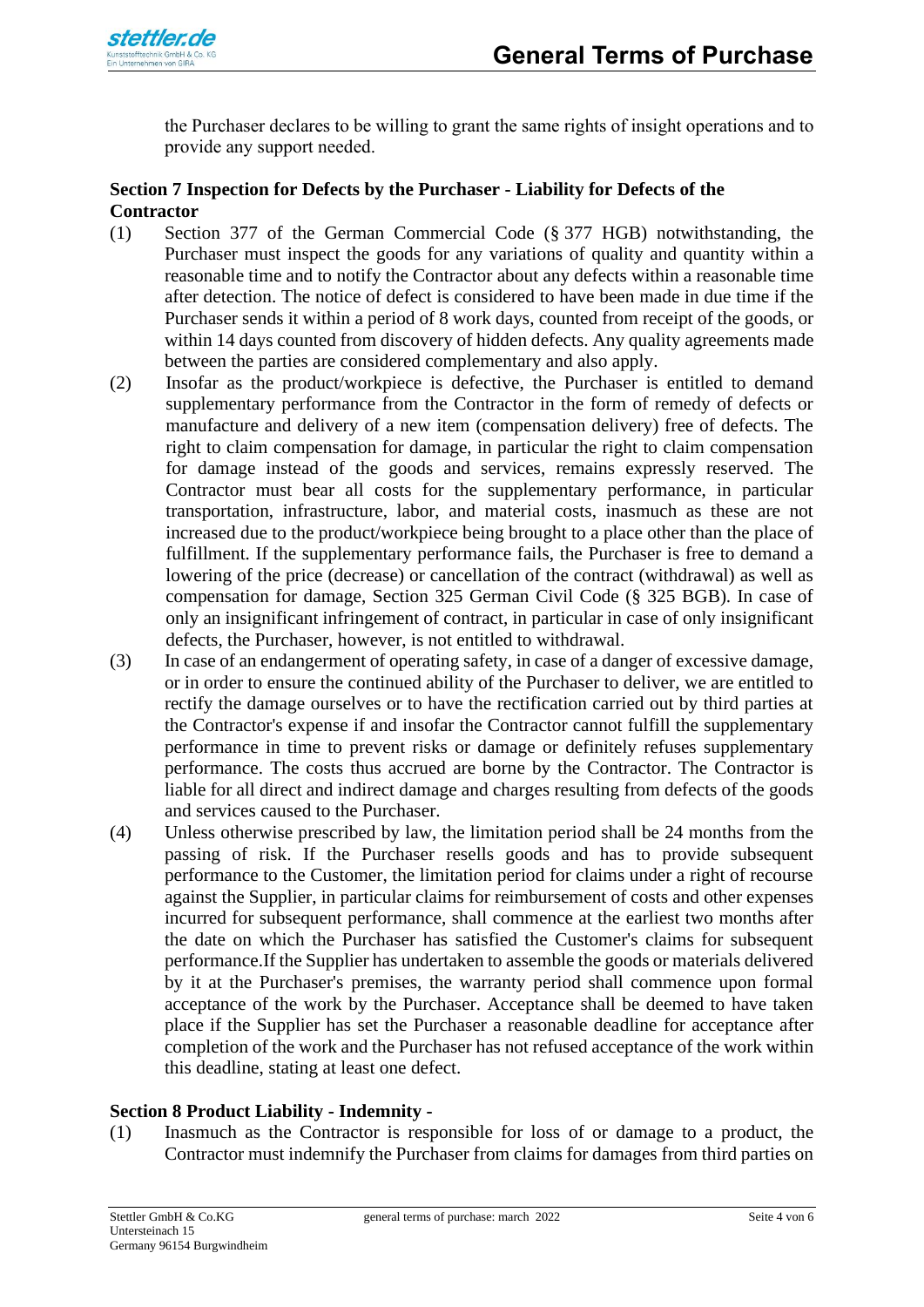first demand insofar as the cause lies in the Contractor's domain of authority and organizational area and the Contractor is liable towards third parties.

- (2) In line with the Contractor's liability for damage events within the meaning of para. 1, the Contractor must also reimburse any expenses in accordance with Sections 683, 670 of the German Civil Code (§§ 683, 670 BGB) as well as in accordance with Sections 830, 840, 426 of the German Civil Code (§§ 830, 840, 426 BGB) that result from or as a consequence of a product recall carried out by us. The Purchaser will, if possible and reasonable, inform the Contractor of the content and scope of the product recall to be carried out and give the Contractor the opportunity to comment. Other legal claims are disregarded.
- (3) The Contractor is liable for any such damage prevention measures (e.g. recall) taken by the Purchaser unless the Contractor can produce evidence that the damage was not caused by construction and/or production errors and/or failure to perform control or product monitoring duties of the Contractor (reversal of burden of proof).

# **Section 9 Property Rights**

- (1) The Contractor must avouch that no rights of third parties are impinged upon within the Federal Republic of Germany in connection with the delivery and the use of the objects delivered by the Contractor. Insofar as it is known to the Contractor that the delivered products are sold by the Purchaser in certain countries, the above applies to these countries too.
- (2) Should claims be made against us by a third party as a result of a breach of property rights, the Contractor must indemnify us from these claims on first written demand. This does not affect the provision in Section 280 para. 1 sentence 2 of the German Civil Code (§ 280 Abs. 1 S. 2 BGB).
- (3) The Contractor's duty of exemption applies to all expenses necessarily accrued by the Purchaser from or in connection with the claims of third parties.

# **Section 10 Retention of Title - Provision of Material - Confidentiality**

- (1) If the Purchaser provides parts or tools to the Contractor, the Purchaser retains title to any such provided parts or tools. Processing or alteration by the Contractor is carried out for the Purchaser. If the goods subject to retention of title of the Purchaser are processed together with other items that do not belong to the Purchaser, the Purchaser acquires co-ownership of the new object in the proportion of the value of the product (purchase price / factory price plus value-added tax) to the other items processed at the time of processing.
- (2) If goods provided by the Purchaser are inseparably compounded with other objects, the Purchaser acquires co-ownership of the new object in the proportion of the value of our product subject to retention of title (purchase price plus value-added tax) to the other compounded objects at the time of compounding if none of the objects not belonging to the Purchaser are regarded as the principal object. If the goods are compounded in such a way as to make the object belonging to the Contractor the principal object, it is regarded as agreed that the Contractor must assign proportional co-ownership to the Purchaser. The Contractor must store the property or shared property for the Purchaser.
- (3) The Contractor may only reproduce materials provided by the Purchaser with previous written consent by the Purchaser. Title to the reproductions are transferred to the Purchaser upon manufacture. The Contractor has no right of retention of materials provided, irrespective of the circumstances. Materials provided as well as reproductions thereof may not be made accessible to third parties (including subcontractors) without prior consent and not for purposes other than those agreed upon.